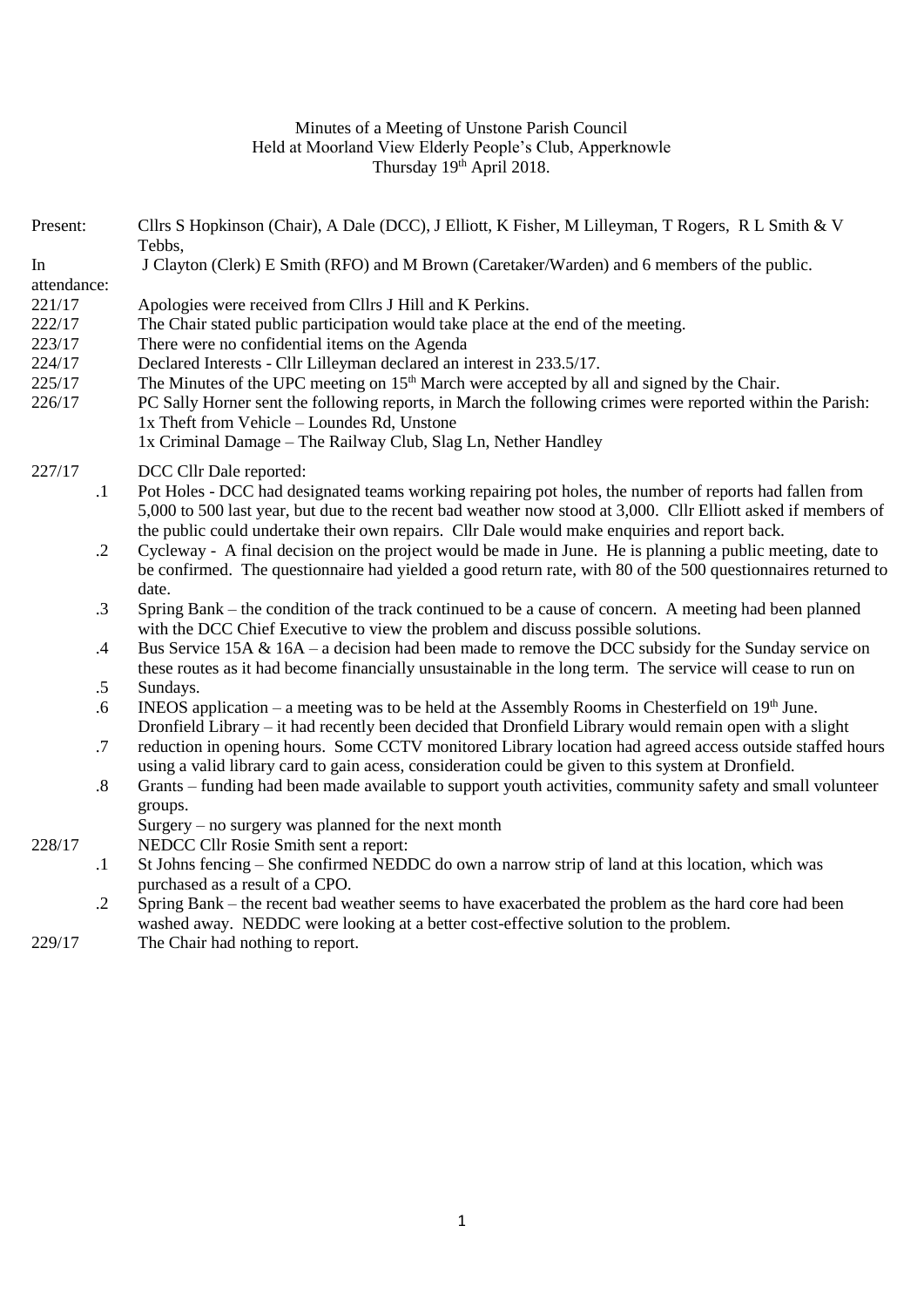#### 230/17 Clerk's Report:

- .1 DCC Parish and Town Council Liaison Forum -10<sup>th</sup> May 6-8pm, Cllrs should contact the Clerk by 23<sup>rd</sup> April, if they wish to attend.
- .2 Road Closure Whittington Lane, from  $21<sup>st</sup> - 22<sup>nd</sup>$  May due to repairs to the railway bridge.
- .3 Citation – All Cllrs agreed that an offer of a reduction of the monthly fee by 50% given to reduced level of service that has been provided by the company. The Clerk would inform the company accordingly and the RFO would make the necessary amendments to the monthly payment.
- .4 Peak Resort - the private car park will remain closed till after the May Bank Holiday.
- .5 Live life better Derbyshire, project provides advise on stopping smoking, weight management and increasing activity. Has been publicised within the Parish. Details available on livelifebetterderbyshire.org.uk
- .6 Healthier You - Type 2 Diabetes prevention - has been publicised within the parish, for further details visit www.preventing.diabetes.co.uk
- .7 Street Naming and Numbering - new dwelling at 42 Crow Lane
- .8 Parish Plan had been circulated for comment.
- .9 A letter had been received from member of the public regarding some anomalies at the last meeting of the Fanshawe Foundation. The Clerk advised that the organisation's constitution should be consulted for clarification.

# *Actions from last meeting:*

231/17

- .1 St Johns Fence – the NEDDC archives had been consulted and the original paperwork that NEDDC will install a stock proof fence and maintain it to the required standard.
- .2 Clean up Project – the Clerk had contacted the Project Manager regarding H&S as proposed roads are 60mph, awaiting reply.
- .3 Pot holes have been reported to NEDDC for attention, the Clerk pointed out that DCC have a very good facility on the website to report pot holes, with an option to upload photographs and pin point the exact location
- .4 Remembrance Day, the Clerk confirmed that the Shadow soldiers were £750 each, Cllrs said that the cost was significantly higher than expected and would not be placing an order. The Clerk also confirmed no items suitable for the school children were available, but suggested that a number of the lamp post poppies could be dedicated to local people who lost their lives in WW1. All Cllrs were in agreement, the Clerk would make contact with St Mary's Church to arrange.
- .5 Telephone Box at West Handley – The owner of the telephone box at Middle Handley had been identified as
- .6 Eckington Development Company, a letter had been sent regarding the Telephone box at West Handley and the Clerk was awaiting a reply.
- 232/17 It was noted that DALC Circulars and all relevant correspondence had been circulated, copies were available from the Clerk

# 233/17 Items Raised by Councillors.

- .1 Derbyshire & Derby Minerals Local Plan Cllrs had no comment on the matter.
- .2 Local Plan Greenbelt Topic Paper, duty to cooperate statement of compliance Cllrs had no comment on the matter.
- .3 West Handley lamp post Cllr Rogers reported that Debbie Anderson had left her post. The Clerk confirmed that she had continued to chase the matter and had asked for details of the new post holder.
- .4 Speed watch Cllr Smith reported that new volunteers required. Cllr Dale and Cllr Smith agreed to diary future speed watch days within the Parish.
- .5 Dronfield Cemetery. Cllr Lilleyman confirmed that he had recently attended a meeting, fees for the forthcoming year had been discussed, the Minutes had been circulated to all by the Clerk. Cllr Elliott expressed his disappointment that he was no longer a member of the committee.

#### 234/17 The Caretaker/Warden's Report:

- .1 .2 Routine checks on Bus tops, grit bins, waste, bins, dog bins etc around parish, routine park inspections and litter picks etc
- .3
- .4 Grass cutting & weed control underway for the season Newly restored wooden bench installed on Crow Lane
- .5 War memorial has been treated with moss, algae and lichen killer, will monitor results.
- .6 Visited St John's on 24th March as local residents were holding a party for local children, the organisers were
- .7 reminded to inform UPC of forthcoming events. RFO to contact our insurer's regarding the use of a hog roast for future events, and report back.